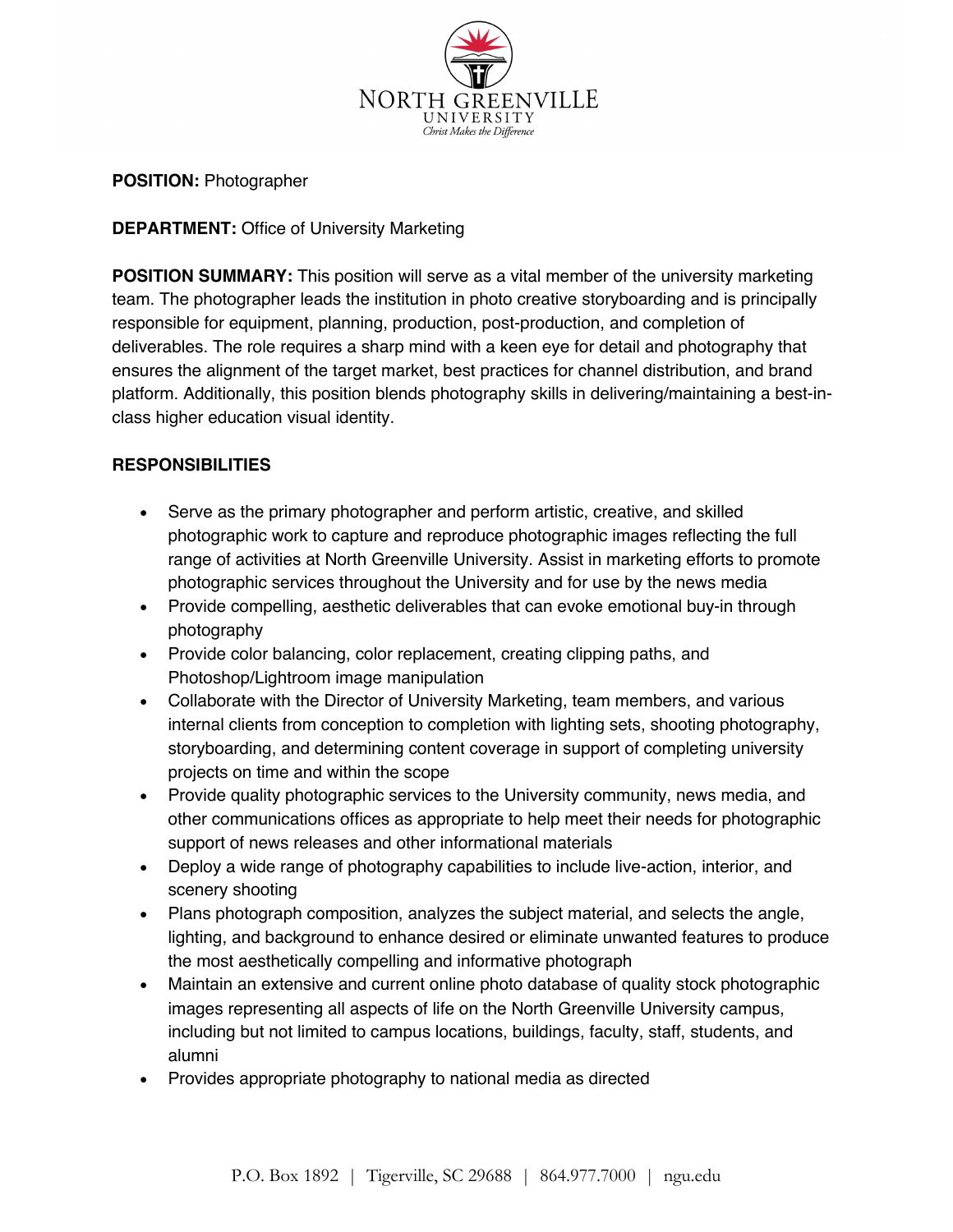

- Operates and maintains a wide range of camera equipment, regularly employing the use of diverse techniques and specialized expertise to photograph
- Budgets time and office resources to ensure photographic work is completed efficiently and in a way that reflects University priorities, responding to requests from other campus units
- Coordinates the recruitment and oversight of freelance photographers, as needed
- Serves in a secondary or support role for videography projects as needed.
- Serve as part of a team, take direction well, and be a strong independent contributor
- Self-motivated to develop new skills and passionate about following the latest technology, photo content concepts, and production trends.

# **KNOWLEDGE AND SKILLS REQUIRED**

- Bachelor's degree in a related field of study or at least three years with photography experience
- Strong lighting and photography skills with demonstrated talent for photo composition.
- Excellent color grading skills
- Strong photography and supporting software skills.
- Ability to communicate effectively, both orally and in writing
- Strong interpersonal and communication skills and the ability to work effectively with a wide range of constituencies in a diverse community
- Ability to provide technical guidance and leadership to professional personnel in their area of expertise
- Skill in organizing resources and establishing priorities
- Ability to foster a cooperative work environment
- Ability to develop and maintain documents using various electronic media
- Be flexible to work around events scheduled during the day, evenings, and weekends
- Must have excellent time management skills and the ability to meet deadlines
- Ability to self-motivate with little to no supervision
- Willingness to acquire additional technical skillsets to meet the needs of new and expanding strategic initiatives; exhibit a never-ending desire to learn how things work
- Clearly articulate choices and understanding of projects when presenting work to colleagues; take direction and criticism well, and are willing to work in a collaborative environment, yet take initiative when working on projects
- Supports NGU's mission, core values, and commitment to a Christian lifestyle and character in keeping with biblical models
- Active in a biblically faithful, evangelical church, preferably one affiliated with the Southern Baptist Convention
- Awareness of and appreciation for the work of the Southern Baptist Convention and Baptist state conventions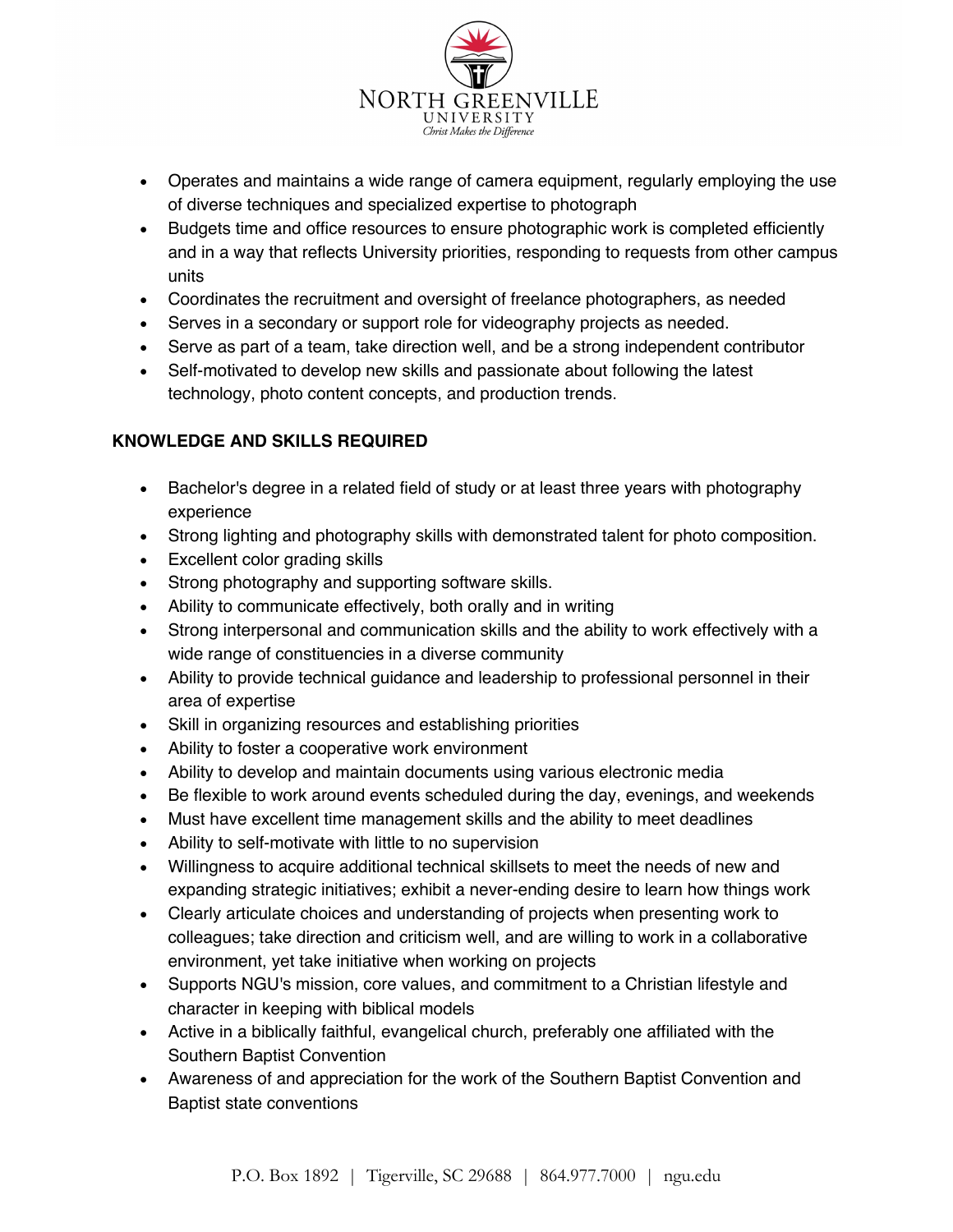

P.O. Box 1892 | Tigerville, SC 29688 | 864.977.7000 | ngu.edu